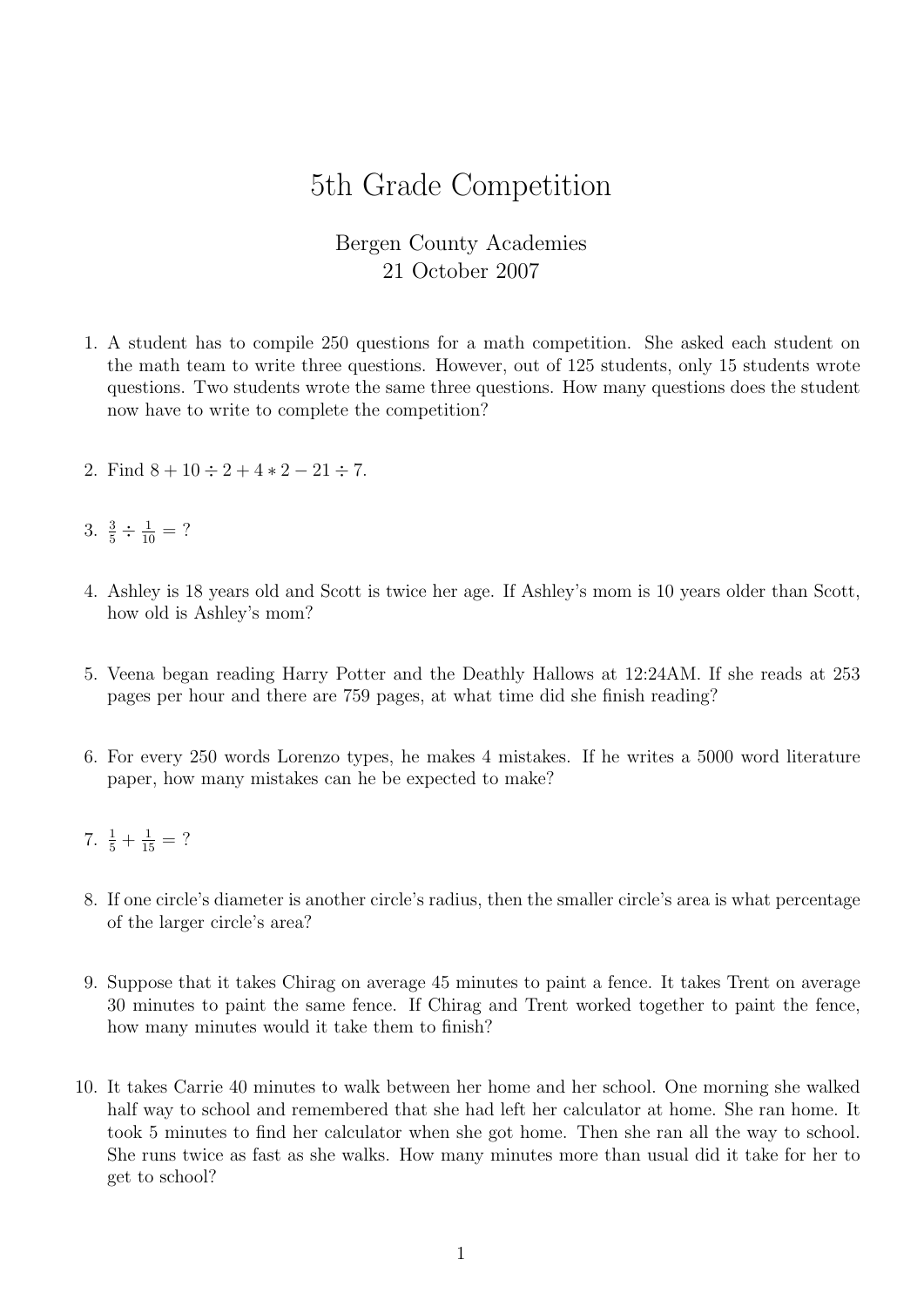- 11. Find  $|4-7|+|7-4|$
- 12. Scott bought a record collection for \$10, sold it for \$15, bought it back for \$20, and finally sold it for \$25. How much money did Scott make or lose?
- 13. The houses on Gauss Street are numbered consecutively from 1 to 602. How many brass digits are needed to form all the house numbers?
- 14. What is the 10th term in the arithmetic sequence 1, 5, 9, . . .?
- 15. How many degrees are in the measure of the smaller angle that is formed by the hands of a clock when it is 3:00?
- 16. Find the 6th term in the geometric sequence  $3, 6, 12, \cdots$
- 17.  $\frac{3+6+9+12+\ldots+291+294}{4+8+12+16+\ldots+388+392}$  =?
- 18. How many integers equal their own squares?
- 19. A bag of marbles can be completely divided in equal shares among 2, 3, 4, 5, or 6 friends. What is the least number of marbles that the bag could contain?
- 20. Find the sum of the counting numbers from 1 to 25, inclusive.
- 21. Andrew has a new 3-ft-wide bookcase with two shelves, each 15 in. high. He plans to store his CDs on the shelves using new CD racks. Each CD rack is 17 in. wide and 7 in. high, and holds 3 stacks of 12 CDs. How many CDs will he be able to store?
- 22. If the sum of 5 consecutive even numbers is 320, what is the smallest of the five even numbers?
- 23. How many factors does the number 3300 have, including 1 and 3300?
- 24. The mean of a set of 5 numbers is 32. The number 132 is removed from the set. By how much is the mean reduced?
- 25. The circumference of a circle is  $22\pi$ . If its radius is halved, then what is the area of the resulting circle (in terms of  $\pi$ )?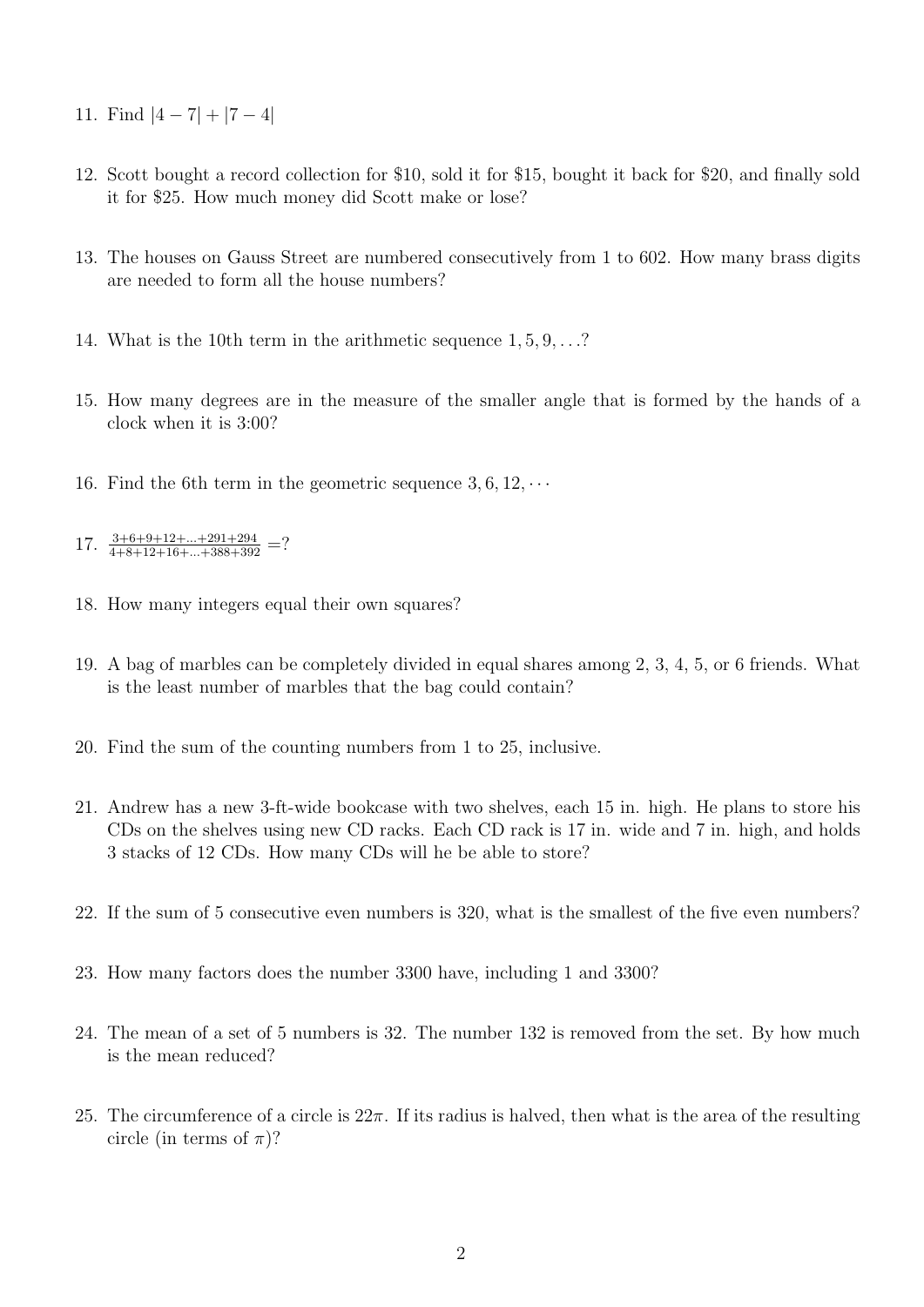- 26. Robert has two watches, one which loses 6 seconds every 24 hours and one which gains 1 second per hour. He sets both of them to the correct time at 6 : 00 p.m. How many hours will pass before the positive difference between the time shown on both watches is 1 minute?
- 27. At the HMMT math competition sophomore year, Rachel decided to play a trick on Ethan by putting salt in his soda. She put 40 grams of salt into his 12 oz glass of soda. However, he saw her do this, so when she stepped away, he poured 3 oz of his soda into her glass which had contained only 7 oz. When she came back and took a 1.5 oz gulp, how many grams of salt did she drink?
- 28. A florist buys roses at \$0.50 apiece and sells them for \$1.00 apiece. If there are no other expenses, how many roses must be sold in order to make a profit of \$300?
- 29.  $\frac{1}{2} * \frac{2}{3}$  $\frac{2}{3} * \frac{3}{4} = ?$
- 30.  $\frac{7^2+7}{7}$  =?
- 31. A student at the Academies has to be at school by 8:00 a.m. It takes him 15 minutes to get dressed, 20 minutes to eat and 35 minutes to get to school. What time should he get up?
- 32. At a party, each of 8 friends was given a game card. To play the game, each person had to walk around and trade a card with every other person at the party. How many trades took place?
- 33. I am a four-digit number with no two digits the same. My ones digit is twice my thousands digit and one less than my tens digit. My hundreds digit is the difference between my tens digit and my thousands digit. My thousands digit is an odd number less than 6. What number am I?
- 34.  $27^{2/3}$  =?
- 35. Sujin opened her math book and found that the sum of the facing pages was 243. What was the larger page of the two pages where she opened the book?
- 36. A gasoline tank on a certain tractor holds 16 gallons of gasoline. If the tractor requires 7 gallons to plow 3 acres, how many acres can the tractor plow with a tankful of gasoline?
- 37. The volume of a cube with edge length of 2 meters is what fraction of the volume of a cube with edge length of 4 meters?
- 38. Dr. Abramson's AP Calculus class holds a contest to guess the number of candies in the jar. Three people have already guessed, and their guesses are 315, 350, and 327. One of the guesses